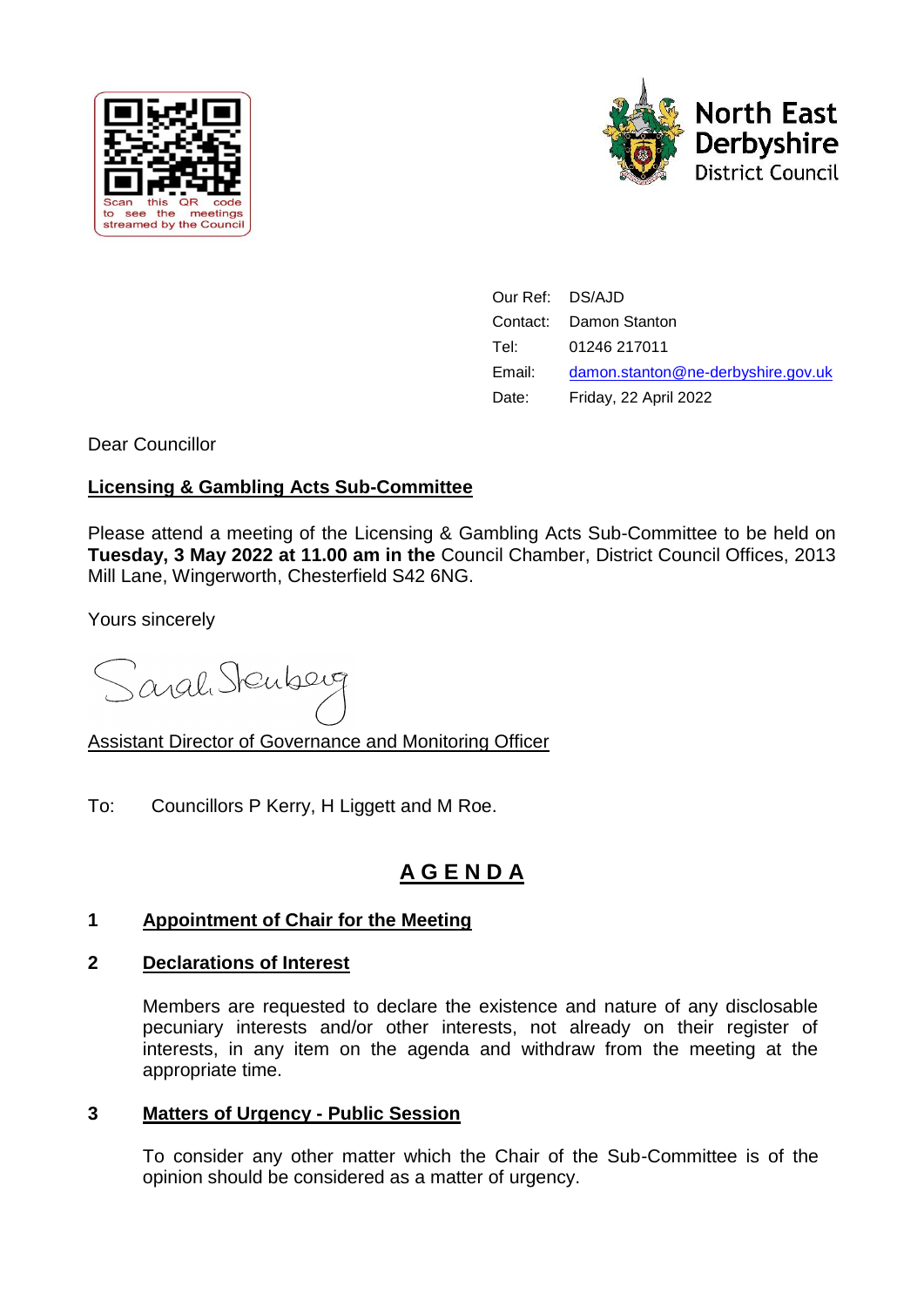## **4 Report of the Environmental Health Team Manager** (Pages 5 - 30)

 Report No EHM/11/21-22 - To Hear Representations made under the Licensing Act 2003 – The Lockdown Distillery, 21 Gosforth Green, Dronfield, S18 1PS

#### **5 Exclusion of Public**

The Chair to Move:-

"That the public be excluded from the meeting during the discussion of the following items of business to avoid the disclosure to them of exempt information as defined in Paragraphs 1 & 2, Part 1 of Schedule 12A to the Local Government Act 1972 (as amended by the Local Government (Access to Information) (Variation) Order 2006)".

#### **6 Report of the Environmental Health Team Manager** (Pages 31 - 45)

 Report No EHM/12/21-22 - To Consider whether a Personal Licence Holder remains suitable to hold a Licence under the Licensing Act 2003 – Mr R - Sheffield

(Paragraphs 1 & 2)

## **7 Matters of Urgency - Closed Session**

To consider any other matter which the Chair of the Sub-Committee is of the opinion should be considered as a matter of urgency.

 $\div$  Denotes item(s) where the power to make a decision is delegated to the Sub-**Committee** 

**Please see attached the Procedure for Hearings under The Licensing Act 2003**

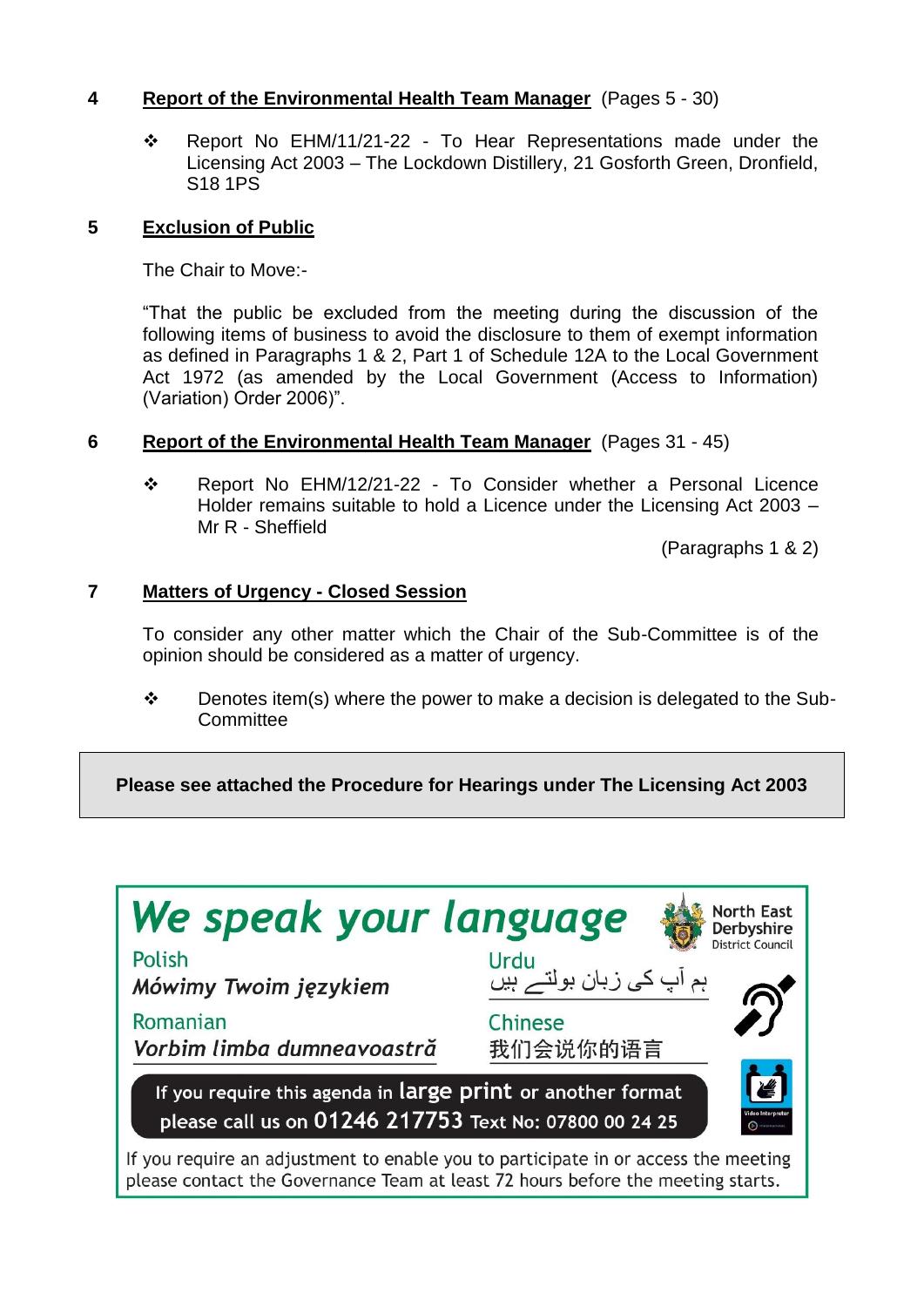# **NORTH EAST DERBYSHIRE DISTRICT COUNCIL**

## **PROCEDURE FOR HEARINGS UNDER THE LICENSING ACT 2003**

- **1** The Chair of the Sub-Committee will remind elected Members of the Code of Conduct and request them to declare the existence and nature of any disclosable pecuniary interest or significant other interest in any matter arising from the case(s) to be considered and to withdraw from the hearing.
- **2** The Sub-Committee shall comprise five Members appointed from the Licensing Committee of the Council, the Quorum is three Members and one will act as Chair.
- **3** The Chair of the Sub-Committee will:
	- (a) Welcome everyone to the hearing and ask those present to introduce themselves.
	- (b) Indicate that the procedure for the hearing will be as required in the Licensing Act 2003 (Hearing) Regulations 2005 and will take the form of a discussion led by the licensing authority.
	- (c) Indicate that this hearing shall take place in public, except where (as defined in regulations) the Public Interest requires the public exclusion. A party or any person assisting or representing a party may be treated as a member of the public.
	- (d) Indicate that at the hearing a party shall be entitled to:
		- (i) in response to a point which the Council has given notice that it will want clarification under the Regulations, give further information in support of their application, representations or notice;
		- (ii) subject to permission by the Chair of the Panel allow you to question any other party present; and
		- (iii) address the Sub-Committee.
	- (e) Indicate that in considering any representations or notice made by a party, the authority may take into account documentary or other information produced by a party in support of their application, representation or notice (as applicable) either before the hearing or, with the consent of all the other parties at the hearing.
- **4** The Sub-Committee will consider any request made by a party for permission for another person to appear at the hearing, other than the person he/she intends to represent him/her at the hearing. Such permission shall not be unreasonably withheld.